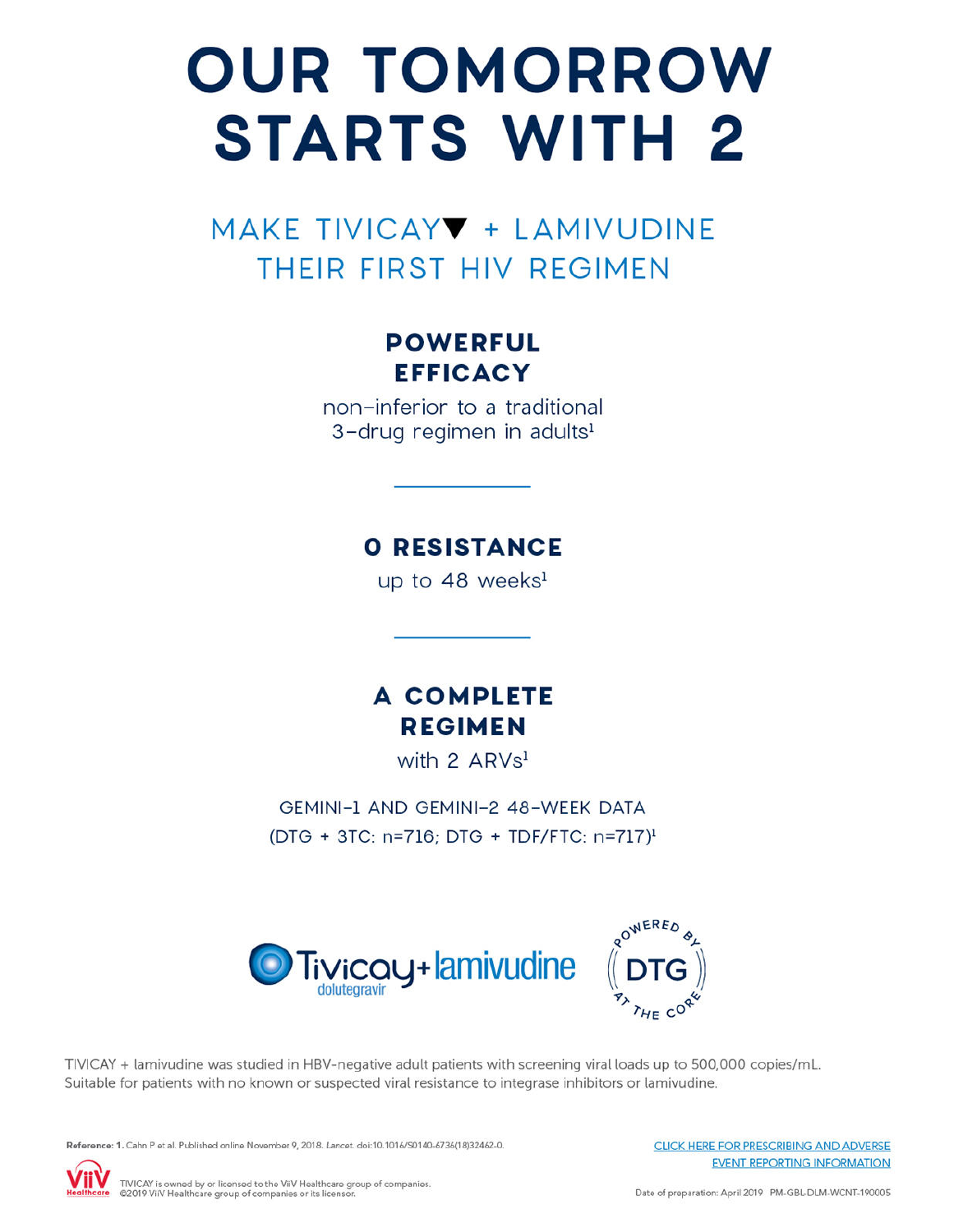# Parents' attitudes to their HIV-infected children being enrolled into a placebo-controlled trial: the PENTA 1 trial

Paediatric European Network for Treatment of AIDS (PENTA)\*

#### **Objective**

The study aimed to explore the experience of parents/care-givers to their child's participation in a European randomized trial of immediate (zidovudine) with deferred (placebo) antiretroviral treatment in asymptomatic children with vertically acquired HIV infection (PENTA 1 trial).

## Design

One hundred and thirty-three questionnaires were distributed to parents/care-givers (68% of children in the trial) through their paediatrician prior to unblinding the individual child's therapy (zidovudine/placebo) and 84 (63% response rate) were returned.

#### **Method and results**

Thirty-six (43%) parents described moderate ( $n = 30$ ) or great ( $n = 6$ ) interference with everyday life. This was more frequent among parents of children whose HIV disease progressed  $(P = 0.03,$ Fisher's exact test) but was unrelated to ethnicity, country of origin, treatment allocated or adverse events. Invited comments suggested that concern about forgetting doses and the taste/ volume of the trial medication contributed to interference with everyday life. Seventy-six (90%) parents considered information received during the trial adequate. The eight expressing dissatisfaction were recruited in the same country and five of them were among the eight  $(10\%)$ who stated that they would not want to enrol their child in another trial.

#### Conclusion

There is a need for adequate ongoing feedback about trial progress to participating families. With increasing use of complex antiretroviral regimens, innovative ways of helping families with adherence issues require development and evaluation.

Key words: adherence, attitudes, clinical trial, paediatric HIV, parents

Received: 20 November 1998, accepted 23 July 1999

# **Introduction**

There are few studies regarding patients' perceptions about being involved in a clinical trial. In those which have been carried out in adults, close medical follow-up [1-4] and increased information and advice [5] have been cited as benefits of participation, whereas increased time getting to or spent at the clinic  $[1,3-5]$  and sideeffects of the study drug have been cited as disadvantages [2,5]. There are even fewer data on the attitudes of parents to their children participating in a clinical trial. Studies in this area have focused on issues around informed consent [6-8] and characteristics of families

agreeing to their children's participation in a clinical trial  $[9, 10]$ .

In this study, we invited parents (or primary care-givers) of children enrolled in a placebo-controlled trial of zidovudine (ZDV) therapy in asymptomatic or mildly symptomatic HIV infection to complete a short questionnaire before unblinding the individual child's therapy (ZDV or placebo). The aims of the study were to describe parents' experience of their child being enrolled in a clinical trial including the degree to which it interfered with life, and their feelings about use of placebo.

# **Methods**

The Paediatric European Network for Treatment of AIDS (PENTA) was established in 1992 to undertake multicentre trials in HIV-infected children. The aims were to provide a

<sup>\*</sup>See Appendix for members of writing committee and collaborators. Correspondence: Dr D. M. Gibb, MRC Clinical Trials Unit, 222 Euston Road, London NW1 2DA, UK.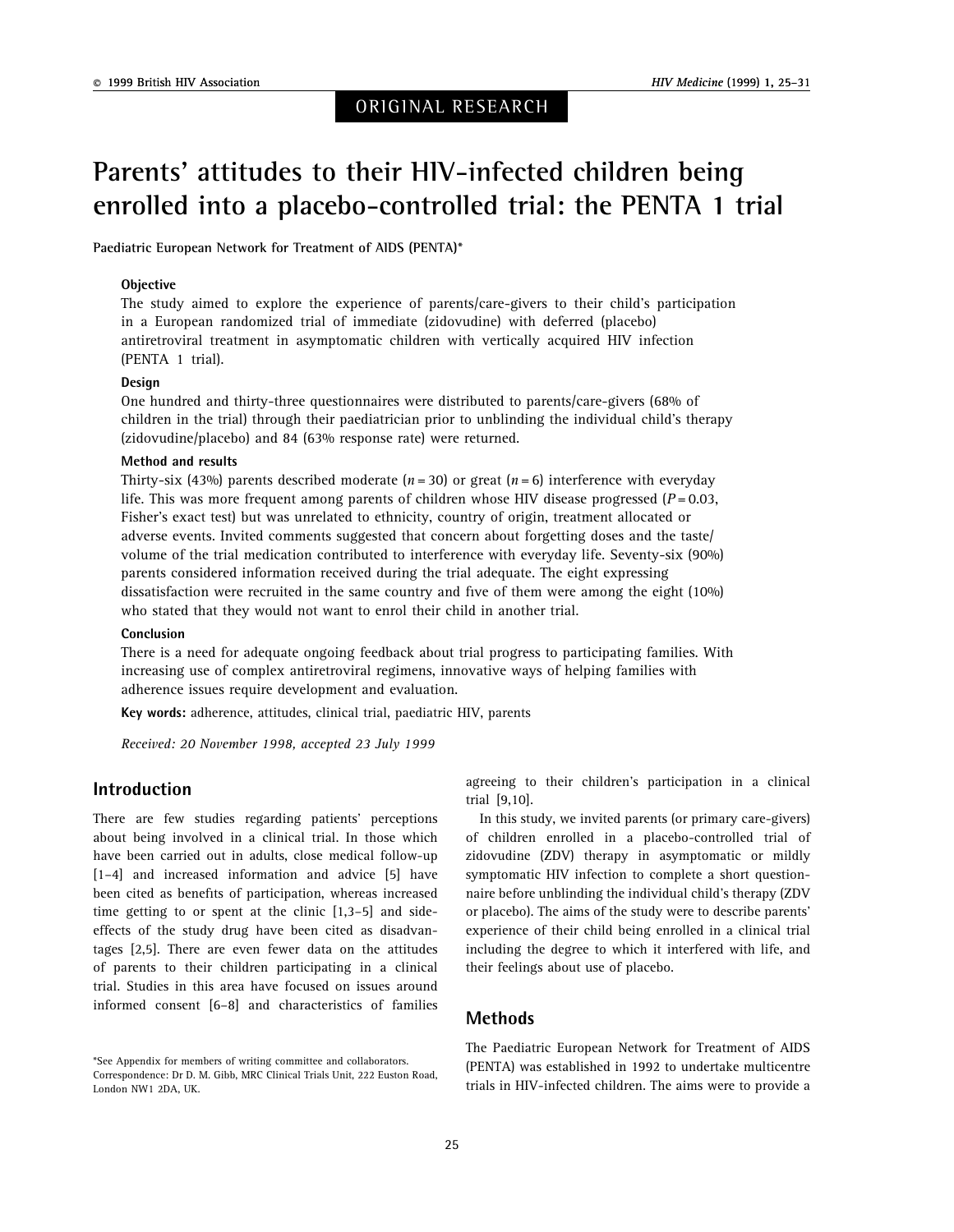network of paediatric centres to set up trials to answer therapeutic questions in children which could not be answered or assumed from results of trials in adults. The first trial (PENTA 1 trial) is a double-blind placebocontrolled trial comparing immediate with deferred therapy ZDV. Children were randomized to receive ZDV (immediate) or matching placebo (deferred) and followed-up at 2, 4 and 12 weeks and then 12-weekly for an average of 23 months. ZDV or placebo were available as liquid (taken by the majority of children) or as capsules, taken three times a day. At the start of the trial the dose was 600 mg/  $m^2$ /day (about 10 mL three times daily for a 7-year-old); this decreased to 360 mg/m<sup>2</sup>/day following publication of results from a trial showing no differences in efficacy between high and lower doses of ZDV [11]. Any child experiencing clinical progression or rapidly falling immunity as measured by CD4 counts could be switched to open ZDV with the paediatrician and parents remaining blind to the original randomization. The trial was approved by the ethics committee of each participating centre.

Between 1992 and 1995, 197 vertically HIV-1 infected children with asymptomatic or mild disease who had not received prior antiretroviral therapy had been enrolled into the trial and followed for a median of 23 months. In 1995, results of adult trials showed a significant benefit of combination therapy compared with ZDV monotherapy [12-14]. Therefore, a decision was made on ethical grounds to unblind individual children in the trial, so that those on ZDV could switch to combination therapy. Prior to unblinding, parents were invited to complete a short questionnaire about their experience of participating in the trial. Follow-up of all children in the trial has continued and all questionnaires were completed and returned prior to analysis of the trial results.

## Questionnaire

The questionnaire was modelled on one which was presented to patients participating in the Concorde trial (personal communication, J. Darbyshire). It was simplified and shortened in order to make it quicker for parents to complete, and thus hopefully improving the response rate. It also had to be translated into several languages, therefore the more succinct the better.

The questionnaire was sent to paediatricians caring for 133 children (68% of all children in the trial) in centres in Italy, Germany, Holland, Sweden, Canada, Brazil and UK, co-ordinated through the Medical Research Council HIV Clinical Trials Unit (MRC HIV CTU), London, UK. It was not sent to all participating centres, as some had already unblinded therapy and it was important for the questionnaire to be completed before this took place.

Paediatricians were asked to invite parents or carers to fill out the questionnaire prior to telling them whether the child had received ZDV or placebo. Questions were asked on the following: the degree to which participation in the trial interfered with everyday life (scale 1-4); the worry caused by the child being on blinded therapy (scale 1-3); whether enough information was given on the progress of the trial (yes/no); what treatment they thought the child was taking (ZDV/placebo/unsure); and whether or not they would be willing for their child to be enrolled in another trial (yes/no/uncertain). Comments about the trial were also invited.

Questionnaires were identified by child's trial number only, and included no names. Data from the questionnaires were combined with key clinical data and analysed in Stata using descriptive statistics and the  $\gamma^2$  test where appropriate.

# **Results**

Eighty-four questionnaires were returned (63% response rate); six centres did not return any questionnaires. Compared with the children of parents/carers not returning question-

Table 1 Children in the PENTA 1 trial whose parents/carers were sent questionnaires

|                                          | <b>Questionnaire</b><br>refurned<br>$n = 84$ | Questionnaire not<br>refurned<br>$n = 49$ |
|------------------------------------------|----------------------------------------------|-------------------------------------------|
| Country                                  |                                              |                                           |
| Italy                                    | 35 (42%)                                     | 22 (45%)                                  |
| <b>IIK</b>                               | 14 (17%)                                     | 12 (25%)                                  |
| Germany                                  | $2(2\%)$                                     | $9(18\%)$                                 |
| Holland                                  | $0(0\%)$                                     | $3(6\%)$                                  |
| Sweden                                   | $1(1\%)$                                     | $0(0\%)$                                  |
| Canada                                   | $2(2\%)$                                     | $0(0\%)$                                  |
| <b>Brazil</b>                            | 30 (36%)                                     | $3(6\%)$                                  |
| Ethnicity                                |                                              |                                           |
| White                                    | 50 (60%)                                     | 31 (63%)                                  |
| <b>Black African</b>                     | 20 (24%)                                     | 10 (21%)                                  |
| Other                                    | 14 (16%)                                     | $8(16\%)$                                 |
| Mean age (years)                         | 4.3                                          | 2.8                                       |
| Sex: female                              | 48 (57%)                                     | 32 (65%)                                  |
| Adverse events                           |                                              |                                           |
| Major                                    | 7(8%)                                        | 7(14%)                                    |
| Minor                                    | $8(10\%)$                                    | 7(14%)                                    |
| Trial drug stopped                       |                                              |                                           |
| Disease progression                      | $9(11\%)$                                    | 16 (33%)                                  |
| Adverse event-                           |                                              |                                           |
| Major                                    | $0(0\%)$                                     | $0(0\%)$                                  |
| Minor                                    | $1(1\%)$                                     | 7(14%)                                    |
| Child refused to take medicine           | 6(4%)                                        | 2(4%)                                     |
| At parents' request                      | 6(7%)                                        | $6(12\%)$                                 |
| On trial drug at end of<br>blinded phase | 65 (77%)                                     | 18 (37%)*                                 |

\* Significantly different in comparison with questionnaire returned group (see text).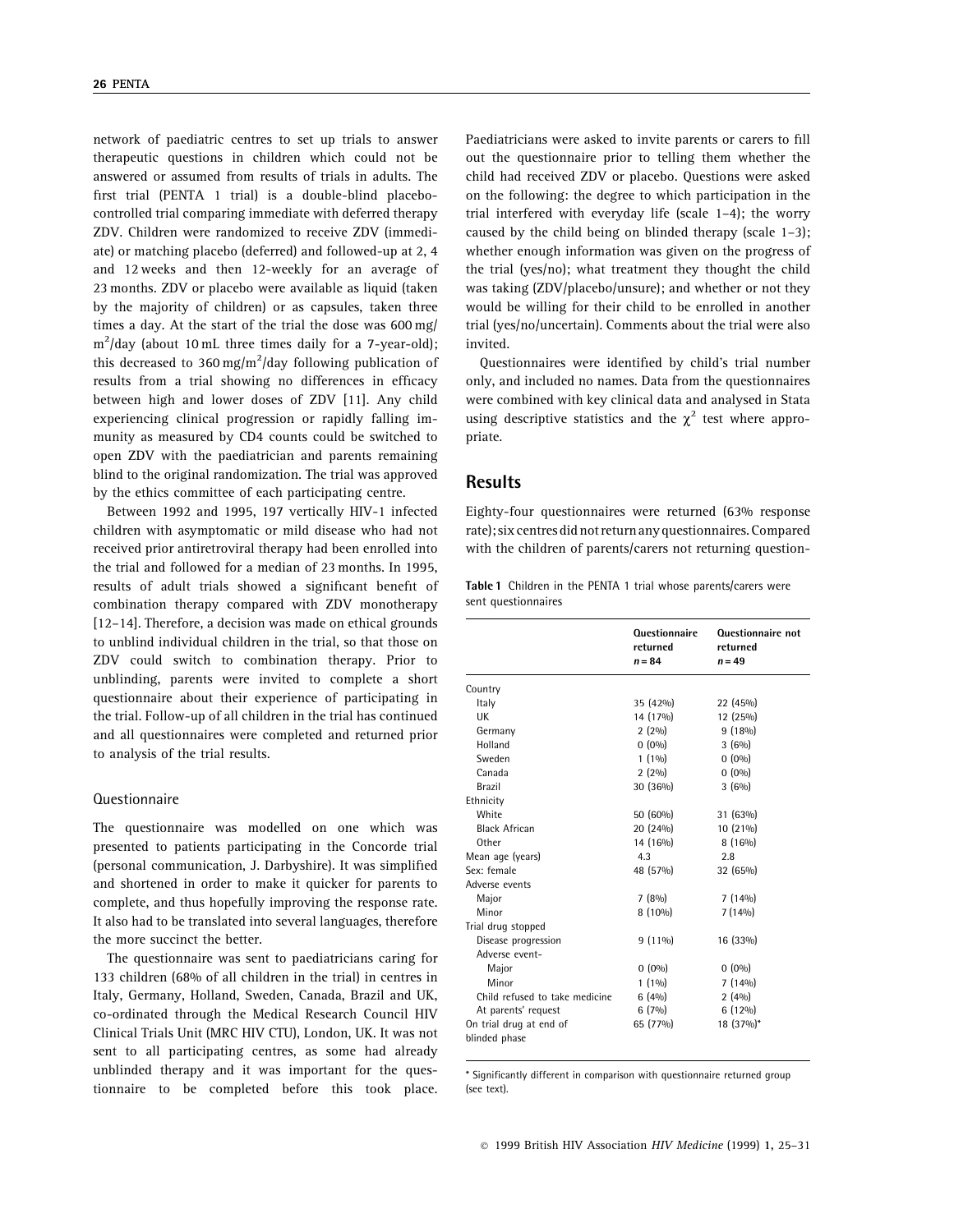naires, children of responders were older (mean age 4.3 years in responders and 2.8 years in non-responders) and significantly less likely to have stopped the trial drug  $(P<0.001$ , Fisher's exact test, Table 1).

#### Interference with everyday life and worry

Thirty-six (43%) parents/carers reported that the trial interfered to a moderate  $(n=30)$  or great  $(n=6)$  degree with everyday life. Compared with those reporting little or no interference ( $n = 48$ ), a significantly higher proportion had children who transferred to open ZDV for disease progression  $(P = 0.03$ , Fisher's exact test, Table 2), but no relation was observed between moderate or high interference and ethnicity, country of origin, treatment allocated (ZDV or placebo) or stopping medication prior to the end of the blinded phase because of either parental request or adverse events. Frequent worry about whether the child was on ZDV or placebo was reported by 16 (19%) parents. In five (31%) children of these 16 parents/carers, disease progression to HIV symptoms or AIDS occurred compared with only four (3%) of the 68 reporting little or no worry ( $P = 0.006$ , Fisher's exact test, Table 2). Worry was also not associated with ethnicity, country of origin or with the occurrence of minor or major adverse events.

#### Information

Seventy-five (90%) parents/carers reported that they received enough information about the progress of the

trial. Only eight reported that information was inadequate, and all of these were from the same country, five being from the same centre. All but one family were Caucasian. Five of the eight would definitely not want their child to enter another trial and three were unsure. There was a significant relationship between perception of lack of information and unwillingness to enrol in future trials  $(P<0.001$ , Fisher's exact test).

#### Future trials

Fifty parents/carers (60%) stated that they would be happy for their child to be enrolled in future trials, 26 (31%) were unsure and eight (10%) would not want their child enrolled into another trial. The eight families against future involvement in trials were from the same country and four withdrew their children from the PENTA 1 trial: one for a minor adverse event and three on request by the parents (Table 3). There was only one withdrawal (child refused to take the medicine) among 50 (2%) children whose parents/carers were happy for their child to enrol in another trial, three (12%) withdrawals among those who were unsure and six (60%) among those who said that they would not be happy for their child to enrol in future trials. Thus, if the trial drug had been stopped during the trial, the parent would be more likely to be unhappy or unsure about enrolling their child into future clinical trials  $(P<0.001$ , Fisher's exact test, Table 3).

|  | Table 2 Views of parents/carers about participation in the PENTA 1 trial by child's therapy at time of questionnaire completion |  |  |  |  |  |  |  |  |
|--|---------------------------------------------------------------------------------------------------------------------------------|--|--|--|--|--|--|--|--|
|--|---------------------------------------------------------------------------------------------------------------------------------|--|--|--|--|--|--|--|--|

|                                               | On trial drug<br>$n = 65$ | Drug stopped<br>during trial*<br>$n = 10$ | On open drug for<br><b>HIV</b> progression<br>$n = 9$ | Total<br>$n = 84$ |
|-----------------------------------------------|---------------------------|-------------------------------------------|-------------------------------------------------------|-------------------|
| Moderate/much interference with everyday life | 23 (35%)                  | 6(60%)                                    | 7(78%)                                                | $36(43\%)$        |
| Frequent worry                                | $7(11\%)$                 | $4(40\%)$                                 | $5(55\%)$                                             | 16 (19%)          |
| Inadequate information                        | $4(6\%)$                  | $4(40\%)$                                 |                                                       | 8(9%)             |

\*Minor events = 1; child refusal = 3; parents'request = 6. +  $P$  = 0.03 for the comparison with little/no interference (see text); +  $P$  = 0.006 for the comparison with those with little or no worry (see text).

|  |  |  |  |  | <b>Table 3</b> Parent's feelings about enrolling in future clinical trials by child's therapy at time of questionnaire completion |
|--|--|--|--|--|-----------------------------------------------------------------------------------------------------------------------------------|
|--|--|--|--|--|-----------------------------------------------------------------------------------------------------------------------------------|

| Parents happy to enrol<br>children into future trials | On trial drug<br>$n = 65$ | Drug stopped<br>during trial<br>$n = 10$ | On open drug for<br><b>HIV</b> progression<br>$n = 9$ | <b>Total</b><br>$n = 84$ |
|-------------------------------------------------------|---------------------------|------------------------------------------|-------------------------------------------------------|--------------------------|
| Yes                                                   | 44 (69%)                  | $1(10\%)^*$                              | $5(55\%)$                                             | $50(60\%)$               |
| <b>No</b>                                             | 2(3%)                     | 6(60%)                                   |                                                       | 8(9%)                    |
| Unsure                                                | 19 (29%)                  | $3(30\%)$                                | $4(44\%)$                                             | $26(31\%)$               |

\* P<0.001 for the comparison with children whose parents were unhappy/unsure of allowing their child to enrol in a future trial (see text).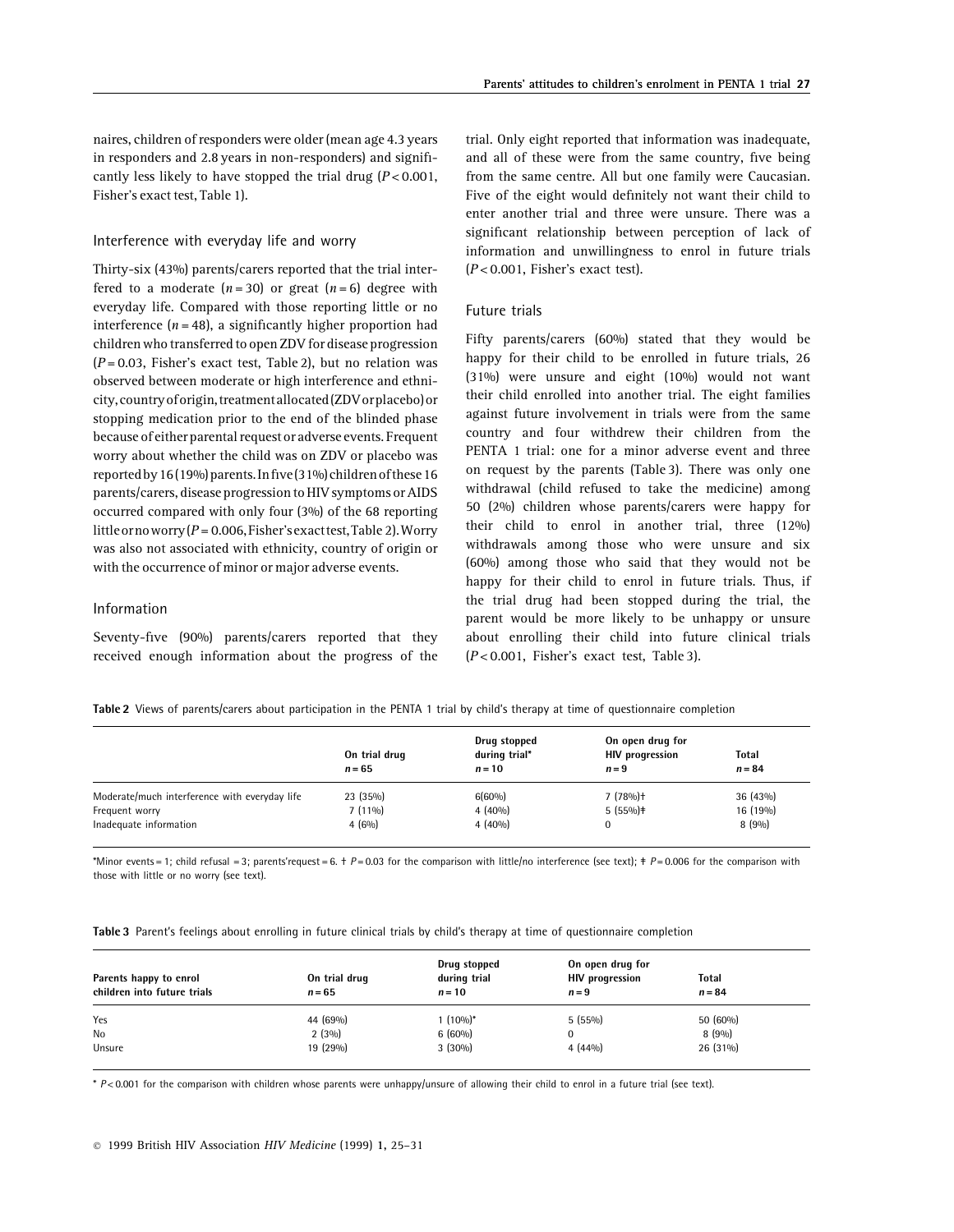|                                                  | Percentage randomized to              |           |                   |  |
|--------------------------------------------------|---------------------------------------|-----------|-------------------|--|
|                                                  | <b>Zidovudine Placebo</b><br>$n = 46$ | $n = 38$  | Total<br>$n = 84$ |  |
| Opinion of parents/carers<br>about randomization |                                       |           |                   |  |
| <b>Zidovudine</b>                                | 19 (41%)                              | $7(18\%)$ | 26 (31%)          |  |
| Placebo                                          | $3(7\%)$                              | $5(13\%)$ | $8(10\%)$         |  |
| Unsure                                           | 24 (52%)                              | 26 (69%)  | 50 (59%)          |  |

Of the 34 (41%) of parents/carers who quessed, 24 (71%) were correct and 10 (29%) were incorrect. This difference was not statistically significant  $(P = 0.43)$  (see text).

#### Zidovudine or placebo?

Forty-six (55%) children of parents/carers who returned questionnaires were on ZDV compared with 38 (45%) on placebo (Table 4). When asked to guess what therapy they thought their child had been taking, the majority stated that they were unsure. The proportion who expressed uncertainty was higher in Brazil (28/30, 94%) than in Italy  $(15/35, 43\%)$  or the UK  $(6/14, 43\%)$ , these being the three countries with over five questionnaires completed. After allowing for country, there was no difference in ethnicity in the way this question was answered. Among those who attempted to guess their child's therapy, 24 (71%) were correct and 10 (29%) were incorrect. This was unrelated to whether they were randomized to ZDV or placebo  $(P = 0.43,$ Fisher's exact test, Table 4).

#### Invited comments

Comments were volunteered by parents/carers as to why the trial interfered with everyday life on 34% of the questionnaires, with two themes emerging. The first was in reference to the timing of trial drug doses and included comments such as: 'problems giving the drug during school term time'; 'I was worried about giving the drug at the right time'; and 'difficult always to remember'. The second was dissatisfaction with the taste and volume of the trial medication.

Comments regarding the adequacy of information given during the trial were reported on 13% of the questionnaires, and also centred around two concepts. First, parents/carers indicated that it made a difference who gave out the information. Secondly, several indicated that they would have liked more updates during the trial, especially about generated information and how it would impact on future care. It should be noted that two newsletters were circulated during the course of the trial but neither, of course, contained any results.

# **Discussion**

We have explored the perceptions of parents/carers to their children's participation in a placebo-controlled trial prior to unblinding the treatment arm in which the child was placed. All children enrolled in the study were vertically HIV-infected, so the mother and possibly other family members were also infected. The majority of children would have been unaware of their HIV diagnosis. It is of relevance that, during the course of the trial, there was adverse press publicity around the use of ZDV for HIV infection in some European countries [15].

#### Non-responders

Several studies have reported on attitudes of adult participants to therapeutic  $[1-4]$  and prevention  $[5]$  trials. However, those reporting on attitudes of parents/carers to their children's involvement in trials have focused mainly on issues around consent [6-8]. In our study, there were some differences between children of parents/carers who returned questionnaires and those who did not. Children of non-responders were younger and a higher proportion had stopped the trial drug, the most common reason being for disease progression. It is possible that in these cases, where children had already been transferred to open ZDV, parents could not see the relevance of some of the questions asked or the paediatricians did not give them the questionnaire. It is unclear whether a higher response rate would have affected the results, although as children who had progressed were over-represented among non-responders, interference with everyday life might have been higher.

#### Interference with everyday life and worry

Increased worry about what therapy the child was receiving and interference with everyday life were more frequent in children whose HIV disease progressed. This may have related more to events surrounding HIV disease and starting open ZDV rather than the trial itself.

Adverse events did not appear to cause worry about therapy, possibly because the great majority were laboratory events which did not cause symptoms in the children. Neither worry nor interference with everyday life appeared to be so prominent for parents of well children despite adverse publicity around ZDV, which was prominent in some countries around this time [15]. Review of the data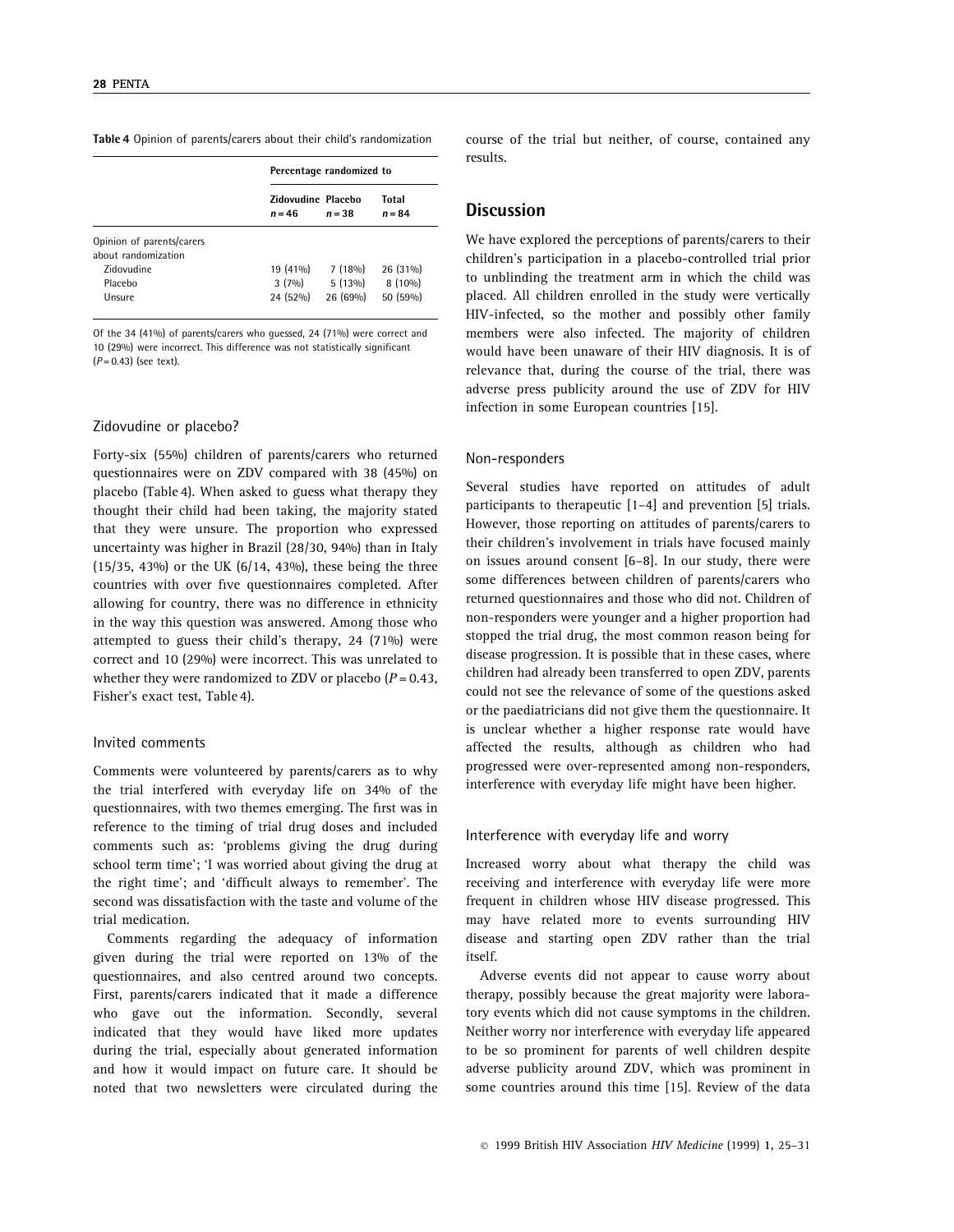collected during the course of the trial on 140 children whose parents were invited to participate in the trial but decided not to showed that only four parents (3%) stated explicitly that they were concerned with the use of placebo; a further 20 were against clinical trials in general and 68 had concerns about giving their child medication. Thus concern about placebo did not appear to be a major issue among families refusing entry into the trial. Increased clinic visits have been reported as a common disadvantage to participation in adult trials [1-5]. However, few extra clinic visits were required in this trial, which was planned to follow standard clinical practice for monitoring well HIV-infected children with mild or no symptoms. Nevertheless, among children remaining on the trial drug, 35% reported moderate to great interference with everyday life with only one antiretroviral drug. This is particularly pertinent now that complex multidrug regimens including three or more drugs are being used.

## Information

Overall, the majority of parents/carers reported being satisfied with information they received about the trial. Where dissatisfaction was expressed, this was associated both with stopping trial treatment in the absence of disease progression or adverse events, and to a stated disinclination to join future trials. The majority were from the same centre and all were from the same country. All centres had access to the same documented information when discussing the trial with participants. It is possible that these parents were in contact with each other and jointly received some other adverse information during the course of the trial. The proportion of parents/carers reporting that they would be happy for their children to participate in future trials (60%) was similar to reports from adult trials [1-5]. As in the study of Hudmon et al. [5] we observed no association between definite disinterest in future trials and perceived negative experiences (worry and interference with everyday life) in this trial. However, there was a clear association between concern over perceived lack of information available about the trial and unwillingness among a minority of parents/carers to allow their child to participate in future trials.

A limitation of this study is that the respondents to the questionnaires were not asked to state their relationship to the child. However, whereas the majority of children in the UK and Italy were cared for by parents, primarily the mother, anecdotally we were aware that many of the children in Brazil were cared for by extended family members or others. The fact that mothers were themselves infected with HIV could be one reason why UK and Italian respondents were more willing to guess the therapy that their child was taking, as they would be more knowledgeable about ZDV.

# Conclusion

Overall, parents and carers of children enrolled in this randomized, placebo-controlled trial reported fairly positively about their experience. Interference with everyday life and worry were associated with disease progression in the child and appeared to relate to concern about adherence and characteristics of the drug. Adherence could be helped by the use of diaries, drug schedules or other aides to help carers to remember to give the drugs. Lowering the frequency and volume of medication as well as making it as palatable as possible for children is also clearly desirable where feasible. There is a clear need for adequate and ongoing information on the progress of a trial to be fed back to parents/carers and children where appropriate. Further studies to evaluate the views of parents who enrol their children into clinical trials are required. Studies are also required to assess adherence and the aids which are developed to enhance it. This is of particular importance with increasing use of multiple and more complicated combination antiretroviral drug therapies for children and for other family members with HIV infection.

# Acknowledgements

We thank the parents/carers and children who participated in this trial and the clinical staff who gave and collected questionnaires from the families (see Appendix).

# **References**

- 1 Mattson ME, Curb JD, McArdle R, AMIS Research Group BHAT Research Group. Participation in a clinical trial: the patients' point of view. Control Clin Trials 1985; 6: 156-157.
- 2 Tangrea JA, Adrianza ME, Helsel WE. Patients' perceptions on participation in a cancer chemoprevention trial. Cancer Epidemiol Biomarkers Prev 1992; 1: 325-330.
- 3 Nasco EM, Leonard AD. Assessment of participant satisfaction in a clinical trial by an exit questionnaire. Control Clin Trials 1994; 15: 43S-44S (abstract).
- 4 Hezlova MJ, Blackburn GH, Bradley EJ, Rogers WJ. Patient perception of a long-term clinical trial: experience using a close-out questionnaire in the studies of left ventricular dysfunction (SOLVD) trial. Control Clin Trials 1994; 15: 284-293.
- 5 Hudmon KS, Stoltzfus C, Chamberlain RM, et al. Participants' perceptions of a Phase I colon cancer chemoprevention trial. Control Clin Trials 1996: 17: 494-508.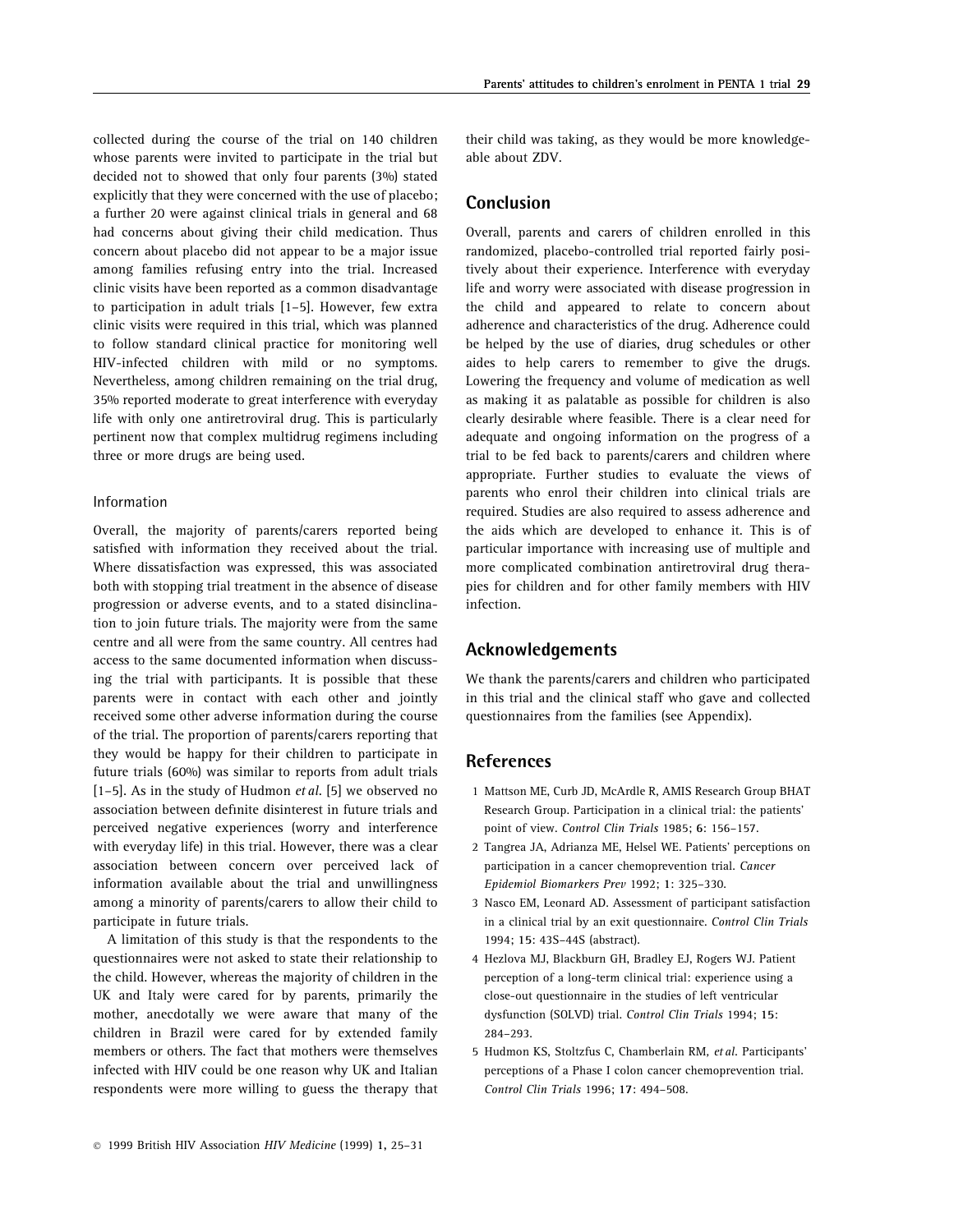- 6 Harth SC, Thong YH. Parental perceptions and attitudes about informed consent in clinical research involving children. Soc Sci Med 1995; 41: 1647-1651.
- 7 Susman EJ, Dorn LD, Fletcher JC. Participation in biomedical research: the consent process as viewed by children, adolescents, young adults and physicians. J Pediatr 1992; 121: 547-552.
- 8 Kamps WA, Akkerboom JC, Nitschke R, et al. Altruism and informed consent in chemotherapy trials of childhood cancer. Special Issue. Psychosocial aspects of chemotherapy in cancer care: the patient, family and staff. Loss Grief Care 1987; 1:  $93 - 110.$
- 9 Harth SC, Thong YH. Sociodemographic and motivational characteristics of parents who volunteer their children for clinical research: a controlled study. Br Med J 1990; 300:  $1372 - 1375$
- 10 Autret E, Dutertre JP, Barbier P, et al. Parental opinions about biomedical research in children in Tours, France. Dev Pharmacol Ther 1993: 20: 64-71.
- 11 Brady MT, McGrath N, Brouwers P, et al. Randomized study of the tolerance and efficacy of high-versus low-dose zidovudine in human immunodeficiency virus-infected children with mild to moderate symptoms (AIDS Clinical Trials Group 128). J Infect Dis 1996: 173: 1097-1106.
- 12 DELTA Co-ordinating Committee. DELTA: a randomised double-blind controlled trial comparing combinations of zidovudine plus didanosine or zalcitabine with zidovudine alone in HIV-infected individuals. Lancet 1996; 348:  $283 - 291$
- 13 Hammer SM, Katzenstein DA, Hughes MD, et al. A trial comparing nucleoside monotherapy with combination therapy in HIV infected adults with CD4 counts between 200 and 500 per cubic millimeter. N Engl J Med 1996; 335:  $1081 - 1090.$
- 14 Saravolatz LD, Winslow DI, Collins G, et al. Zidovudine alone or in combination with Didanosine or Zalcitabine in HIV infected patients with acquired immunodeficiency syndrome or fewer than 200, CD4 cells per cubic millimeter. N Engl J Med 1996; 335: 1099-1106.
- 15 Editorial (anonymous). Zidovudine for mother, fetus and child: hope or poison. Lancet 1994; 344: 207-209.

# Appendix

Writing Committee: Diana M Gibb, Vania Giacomet, Shona Livingstone, Laura McGee, Lynda Harper, Kris Formica and the PENTA Executive Committee.

Affiliation: Medical Research Council Clinical Trials Unit, HIV Division, 222 Euston Rd, London NW1 2DA, UK. PENTA-1 Executive Committee: J-P Aboulker, JH Darbyshire,

MDebré, C Giaquinto,\* DM Gibb, M Martinez.

PENTA Steering Committee: J-P Aboulker, S Blanche, K Butler, C Canosa, G Castelli, JH Darbyshire, M Debré, A Delgado, C Giaquinto,\* DM Gibb, C Griscelli, I Grosch-Woerner, C Kind, J Levy, M Mellado Pena, D Nadal, C Peckham, L Rosado, H Scherpbier, M. Sharland, P Tovo, G Tudor-Williams, E Vilmer, V Wahn. \*Chairpersons.

#### **National Trials Centres**

UK: MRC HIV Clinical Trials Unit (L Harper, C Duff, A Babiker, J Darbyshire, K Formica, D Gibb, J Gillett, P Kelleher, A Newberry, L McGee, S Thornton, S Livingstone). France: INSERM SC10 (J-P Aboulker, M Debré, V Eliette, M Martinez, A Ponchut, Y Saidi).

## Participating centres in the PENTA 1 trial (those marked with \* participated in this study)

Belgium: Hôpital Saint-Pierre, Brussels: J Levy, A Alimenti. Brazil: Instituto de Infectologia 'Emilio Ribas', São Paolo\*: M Della Negra, W. Queiroz, YC Lian. Canada: Canadian HIV Trials Network, Vancouver\*: D Zarowny, S Korasheh; Children's Hospital, Vancouver\*: J Forbes; Alberta Children's Hospital: T Jadavji; University of Alberta, Edmonton\*: W Vaudry. France: Centre Hospitalier Universitaire, Nantes: F Mechinaud; Hôpital Arnaud de Villeneuve, Montpellier: J Nicolas. Germany: Universitäts-Kinderklinik Düsseldorf: V Wahn, S Kropp, C Bode, A Bru Capdeville, T Niehues, D Richter, S Freude, G Horneff, K Balley, Universitäts - Kinderklinik, Hamburg\*: C Dammann, A Sobanjo; Universitäts - Kinderklinik, Munich\*: G Notheis, Cnopf'sche Kinderklinik, Nürnberg\*: B Heeren, B Hinkelmann. Ireland: Our Lady's Hospital for Sick Children, Dublin\*: K Butler, E Hayes. Italy: Università di Padova\*: C Giaquinto, S Cozzani, V Giacomet, E Ruga, O Rampon, F Zacchello, L Chieco Bianchi; Istituto per l'Infanzia 'Burlo Garofolo', Trieste\*: A De Manzini, C Salvatore; Ospedale S Chiara, Trento\*: A Mazza; Spedali Civili, Brescia: M Duse, A Soresina, M Pernici, S Timpano; Istituto G Gaslini, Genova: A Loy, Università di Milano\*: A Plebani, MG Clerici, S Alberti, M Bray, R Pinzani; Ospedale Bambino Gesù, Rome: G Castelli-Gattinara, S Bernardi, S Scaccia, S Liviadiotti, A Krzysztofiak; Ospedale Civile, Modena\*: M Cellini, C Baraldi; Ospedale Infantile 'Regina Margherita', Torino\*: PA Tovo, E Palomba, IRCCS Policlinico San Matteo, Pavia\*: D Caselli, A Maccabruni; Università di Napoli 'Federico II', Naples: A Guarino, S Russo, A Castaldo; Ospedale 'G Salesi', Ancona: P Osimani, M Vignini. Netherlands: Academisch Ziekenhuis bij de Universiteit van Amsterdam: H Scherpbier, P Leeuwen. Spain: Hospital Civil de Basurto, Bilbao: A Delgado, J Aristegui; Hospital Materno-Infantil La Paz, Madrid: J De José Gomez, M Herranz Aguirre; Hospital Nuestra Senora de Aranzazu, San Sebastian: J Echeverria Lecuona, E Perez; Instituto de Salud Carlos III, Madrid: P Martin Fontelos, MJ Mellado Pena: Hospital Clinico Universiario Lozano Blesa, Zaragoza: JM Perez Gonzales, M Gracia Casanova, C Baselga; Hospital Virgen del